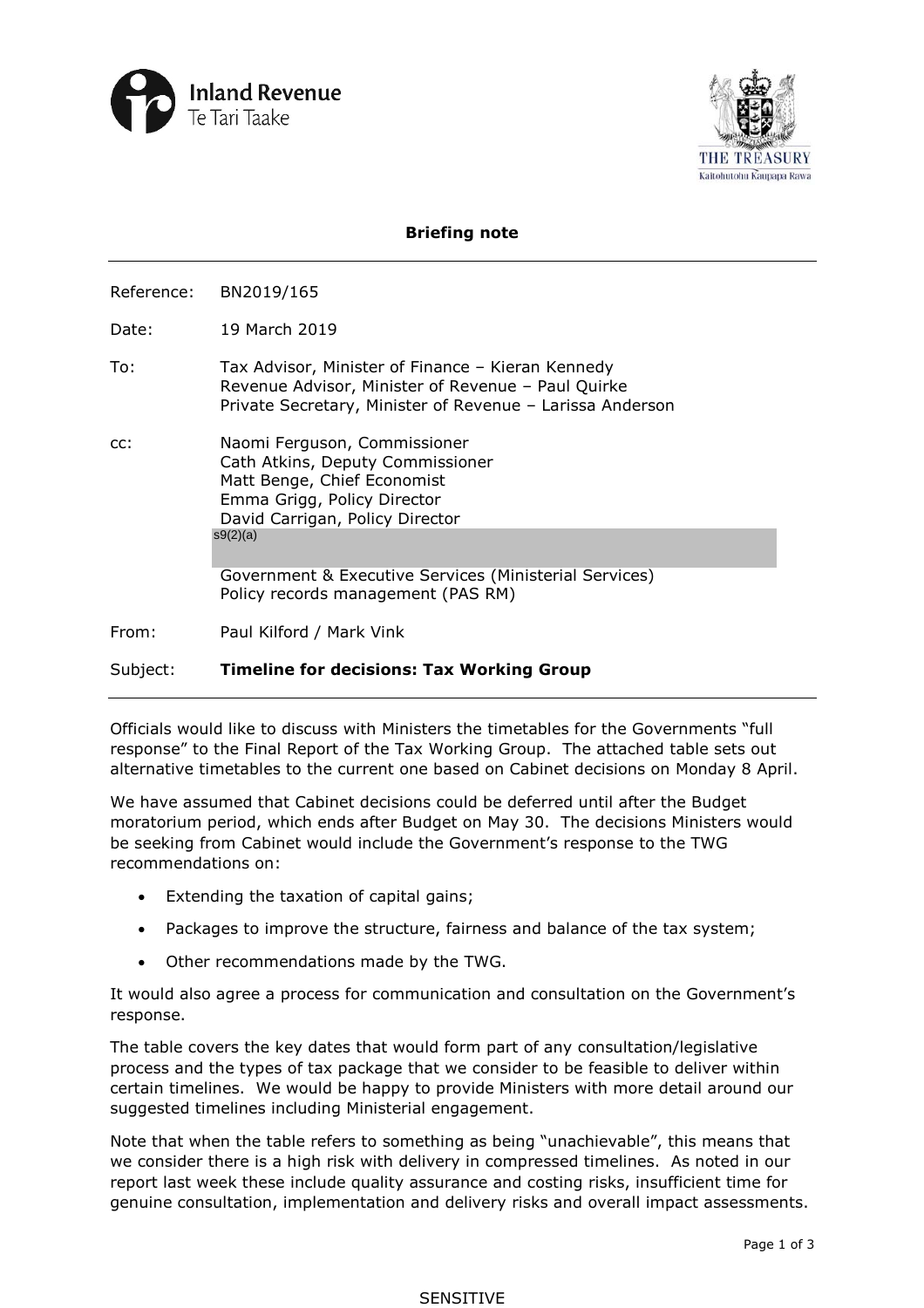that attempting to enact them would be extremely high-risk. The table highlights our view that, if decisions are to be postponed, the only capital gains extension that could realistically be enacted this Parliamentary term is the TWG minority "residential land only" design. Other packages could be introduced, but our judgement is

 "announcements" will mean that the Government has made firm decisions on the fundamental building blocks, so consultation can be on detailed design elements An assumption underpinning the timelines (as they relate to capital gains) is that necessary to bring those decisions into effect.

We see those building block decisions as covering:

- The realisation nature of the tax;
- Applicable tax rates;
- The assets covered;
- The nature of any rollover reliefs being considered;
- How losses will be treated;
- The effective date and transition method.

 • The effective date and transition method. Having a good steer from Ministers on the form of the expected Cabinet paper as soon as process and also produce a good quality consultation document for a July release. In needed to support such a tax. possible will give us time to assist Ministers though the remainder of the decision-making particular, with a June Cabinet decision, there is scope for Ministers to decide relatively early what assets classes they would like to include in the tax net. This will allow us to provide further advice through the Budget moratorium on the ancillary rules that may be

## **Budget implications**

The budget moratorium places some constraints on the timelines for decision-making. We have been targeting the date of Monday 8 April for Cabinet decisions on the tax package. This is the latest possible date that can be accommodated within the timelines for finalising budget forecasts.

 decisions will open again from the start of June (note this means that no Cabinet Committee or Cabinet decisions can be taken prior to 30 May). Budget 2019 will be delivered on Thursday 30 May. This means the space for Cabinet

 In the meantime, while decisions are still impending, it will be necessary to retain the existing specific fiscal risk for potential tax policy changes in the Budget Economic and Fiscal Update.

**Policy Manager**  $\mathsf{S9}(2)(a)$  s9(2)(a)

Paul Kilford **Mark Vink Mark Vink Manager, Tax Strategy**